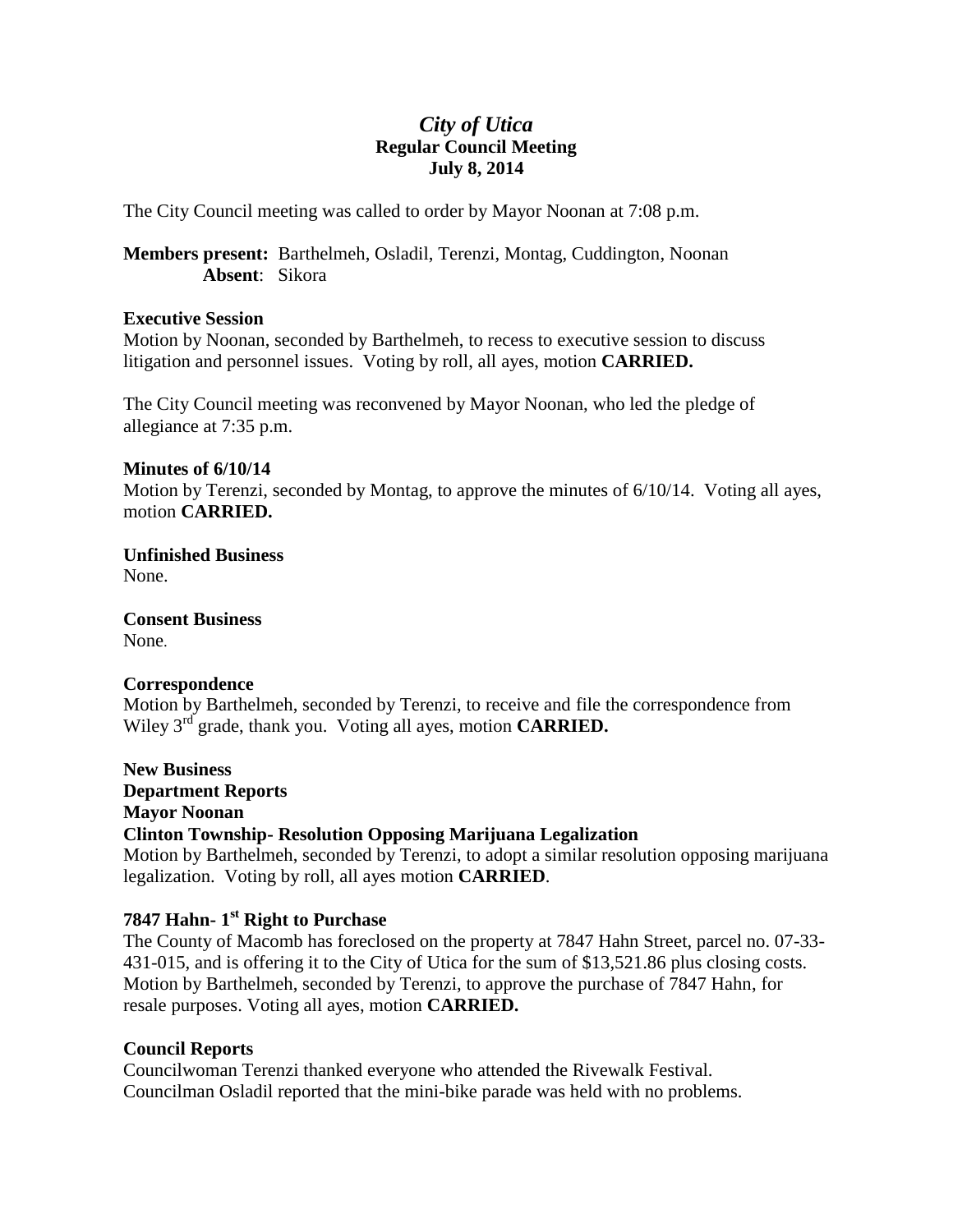**Regular Council Meeting July 8, 2014** Page 2 of 3

#### **Assessing- Nancy Strehl, Assessor Property Split 07-34-458-009**

Motion by Terenzi, seconded by Barthelmeh, to approve the property split of 07-34-458-009, into three parcels, as presented and reviewed by the City Planner. Voting all ayes, motion **CARRIED.**

## **Tax Tribunals**

Motion by Barthelmeh, seconded by Montag, to approve the four tax tribunals, as presented. Voting by roll, all ayes, motion **CARRIED.**

**Building- Jerry Owczarzak** No report.

**Fire- Kevin Wilseck, Chief** No report.

**Police- Dave Faber, Chief** Chief Faber reported on two liquor license transfers. No action necessary.

## **DPW- Bill Lang, Superintendent**

No report.

**Treasurer- Philip Paternoster** No report.

## **Administration- Beth Ricketts, City Clerk MML Workers' Comp Fund- Board of Trustees Ballot**

Motion by Noonan, seconded by Osladil, to approve the vote for the three incumbent Trustees on the MML Workers' Comp Fund Ballot. Voting all ayes, motion **CARRIED.**

## **CDBG Renewal 2015-17**

Motion by Barthelmeh, seconded by Montag, to approve the renewal contract for CDBG funding for the years 2015-17, as presented. Voting all ayes, motion **CARRIED.**

## **Michigan Municipal League Membership**

Motion by Montag, seconded by Terenzi, to approve the renewal of the City's membership with the Michigan Municipal League and Legal Defense fund at a cost of \$3025.00. Voting all ayes, motion **CARRIED.**

## **Primary Election 8/5/14**

Beth Ricketts informed all that absentee ballots are available for the upcoming Primary Election of 8/5/14.

# **Library- Marsha Doege, Director**

No report.

**Parks and Recreation Commission** No report.